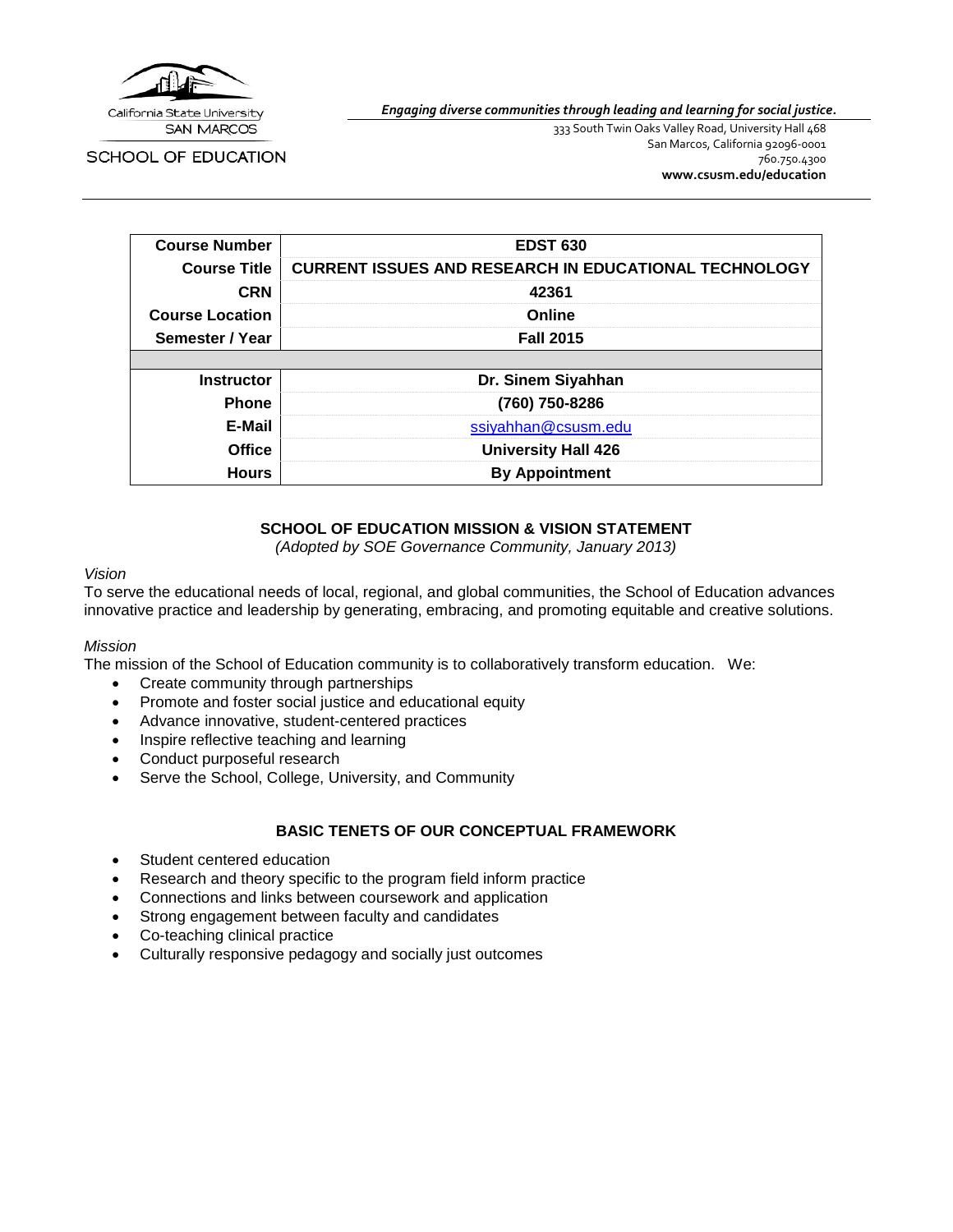# **COURSE DESCRIPTION**

# **Catalog Description:**

Assists educators in the application of technology related skills and knowledge to their classroom. This fully online course requires collaboration using electronic media. Enrollment Restriction: Enrollment in the Master's in Education Program and/or hold credential.

# **Instructor Description:**

This **graduate level course** is designed to help students develop a deep understanding of educational technology as a field, and critical thinking skills that are necessary for students to make informed decisions about technology integration in their own contexts. Educational technology as a scientific field examines the uses of media and technology in educational settings to enhance teaching and learning using various research methods such as experiments, surveys, case studies, design-based research, and ethnography. Because technology constantly changes, this course will focus on building fundamental knowledge about the relationship between teaching, learning, and technology rather than how to use a particular piece of software or hardware. It is acknowledged that students bring a diverse set of life and professional experiences, and with technology. To support self-directed and interest driven learning, the course is structured to give students flexibility to explore different topics and technologies through out the semester.

# **Course Objectives**

In the end of this course, students will:

- Gain knowledge about the current and critical issues in educational technology
- Develop and deepen their knowledge about commonly used technologies in education
- Understand research methods and their application in educational technology.

# **COURSE MATERIALS & RESOURCES**

### **1. Cougar Course:**

Course materials, assignment instructions, and grades will be available on Cougar Course site. Available at: [http://cc.csusm.edu/.](http://cc.csusm.edu/) Be sure to set your preferred email in your profile settings of Cougar Courses so that you receive important announcements and communications. It is your responsibility to check the course site regularly and bring any issues immediately to the instructor's attention.

# **2. Google Drive:**

This is an online file storage service provided by Google. It allows users to create, share, and collaboratively edit files stored in the cloud. Students should have access to Google Drive through their CSUSM e-mail. If you do not have access to Google Drive, you can create an account at drive.google.com. Directions on how to create an account are available at:<https://support.google.com/drive/answer/2424384?hl=en>

# **3. Campus Resources:**

*Technology Support.* Students may need to use campus resources for some assignments. It is the student's responsibility to make arrangements to have the technology resources available in order to complete scheduled assignments and due dates. All students must plan times they can work in labs on campus. Students are required to check campus resources and availability of labs. Mac computers are available in ACD 202, ACD 211, UH 271, and SCI2 306 in addition to other locations such as the library 2nd floor. *Writing Support.* Students many need help with writing before submitting some written assignments. It is the student's responsibility to make an appointment with the Writing Center [\(http://www.csusm.edu/writing\\_center/\)](http://www.csusm.edu/writing_center/) to seek help with writing skills. *Library Support*. For some assignments, you will need to search, find, and read research articles and conduct a literature review on a topic using the library resources. You can search CSUSM library online for articles in multiple databases (EBSCO, Google Scholar, ProQuest, etc.). For more information and help, contact Toni Olivas (tolivas @csusm.edu) and/or visit CSUSM Library website at <https://biblio.csusm.edu/>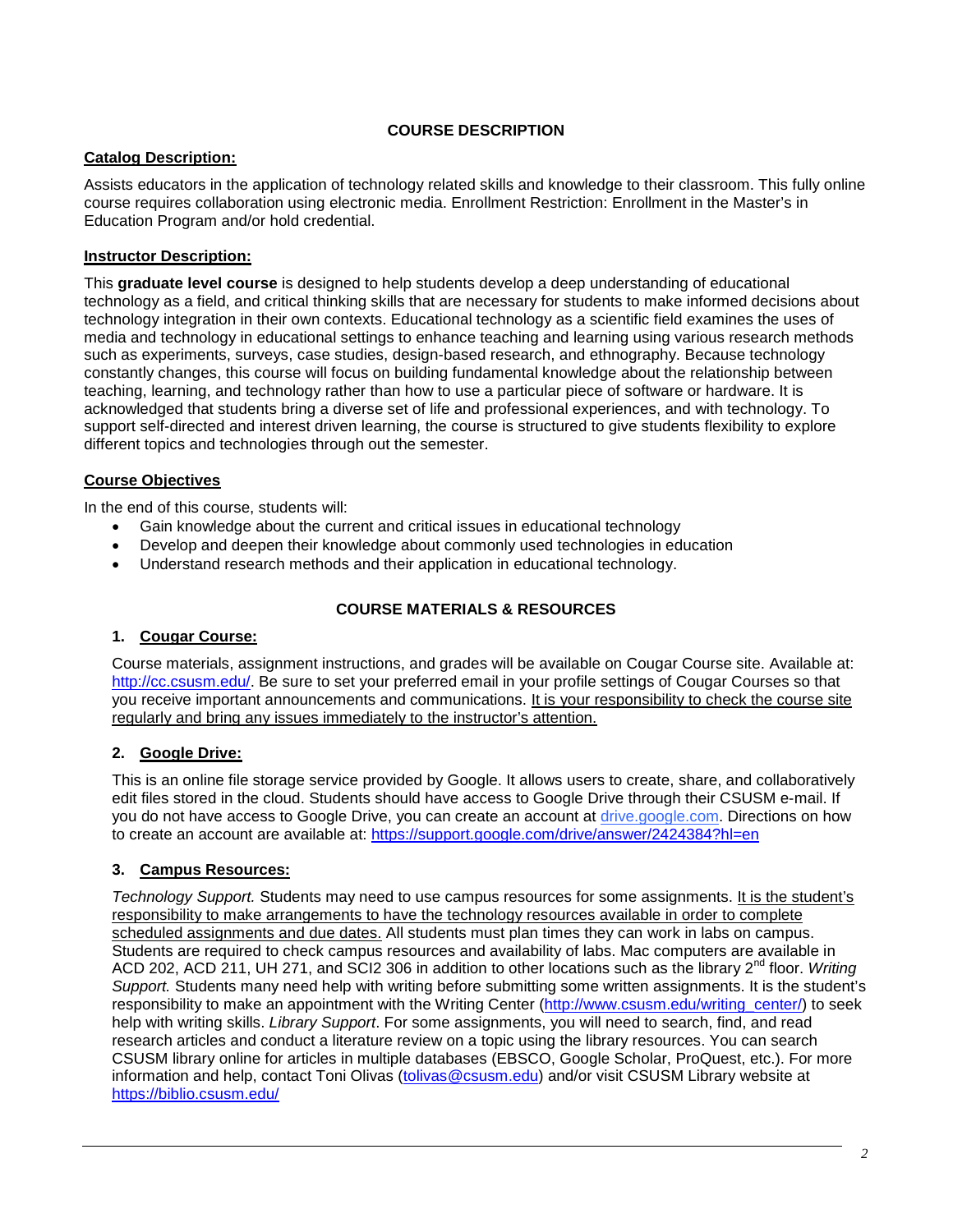## **UNIVERSITY POLICIES**

### **Academic Honesty Policy:**

Students will be expected to adhere to standards of academic honesty and integrity, as outlined in the Student Academic Honesty Policy. All assignments must be original work, clear and error-free. All ideas/material that are borrowed from other sources must have appropriate references to the original sources. Any quoted material should give credit to the source and be punctuated accordingly.

Academic Honesty and Integrity: Students are responsible for honest completion and representation of their work. Your course catalog details the ethical standards and penalties for infractions. There will be zero tolerance for infractions. If you believe there has been an infraction by someone in the class, please bring it to the instructor's attention. The instructor reserves the right to discipline any student for academic dishonesty, in accordance with the general rules and regulations of the university. Disciplinary action may include the lowering of grades and/or the assignment of a failing grade for an exam, assignment, or the class as a whole.

Incidents of Academic Dishonesty will be reported to the Dean of Students. Sanctions at the University level may include suspension or expulsion from the University.

Refer to the full Academic Honesty Policy at: [http://www.csusm.edu/policies/active/documents/Academic\\_Honesty\\_Policy.html](http://www.csusm.edu/policies/active/documents/Academic_Honesty_Policy.html)

> **Plagiarism:** As an educator, it is expected that each candidate (course participant) will do his/her own work, and contribute equally to group projects and processes. Plagiarism or cheating is unacceptable under any circumstances. If you are in doubt about whether your work is paraphrased or plagiarized see the Plagiarism Prevention for Students website [http://library.csusm.edu/plagiarism/index.html.](http://library.csusm.edu/plagiarism/index.html) If there are questions about academic honesty, please consult the University catalog.

#### **Students with Disabilities Requiring Reasonable Accommodations:**

Students with disabilities who require reasonable accommodations must be approved for services by providing appropriate and recent documentation to the Office of Disable Student Services (DSS). This office is located in Craven Hall 4300, and can be contacted by phone at (760) 750-4905, or TTY (760) 750-4909. Candidates authorized by DSS to receive reasonable accommodations should meet with their instructor during office hours or, in order to ensure confidentiality, in a more private setting.

#### **Credit Hour Policy Statement**

Per the University Credit Hour Policy:

• Students are expected to spend a minimum of three hours each week for each unit of credit engaged in learning.

#### **COURSE EXPECTATIONS**

#### **Professional Demeanor:**

It is expected that students will conduct themselves as professional adults who show respect to others, bring a positive attitude, and demonstrate productive engagement with people, process, and tasks to be completed. Professional demeanor includes, but not limited to, meeting the following expectations:

1. All course activities and assignments are completed on time. E-mailing the instructor when you are unable to complete an assignment and need more time. Explaining the reasons for requesting extension, and providing a projected timeline for successful completion of the assignment.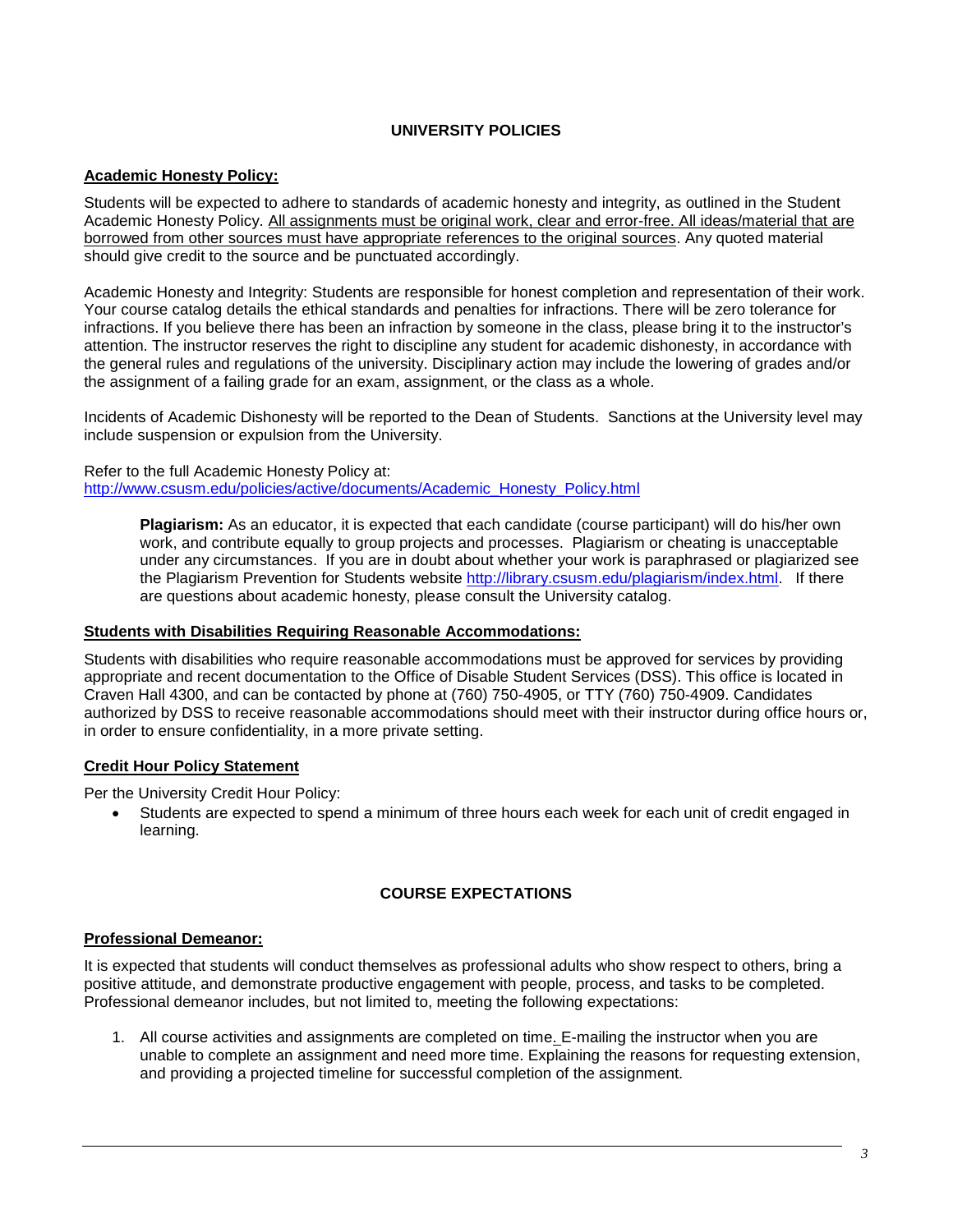- 2. Approaching problems with a disposition to find solutions rather than feeling helplessness or hopelessness when facing a challenge or difficulty. This requires tolerating ambiguity and moderating frustration and confusion when confronted with difficulties and conflicts of all kind.
- 3. Contributing to and being part of a supportive environment. Working respectfully and productively with peers and the instructor at all times.

## **Electronic Communication:**

Electronic correspondence is a part of professional interactions and the primarily means of communication with the instructor in this course. I check my e-mails twice a day, around NOON and later around 4PM Monday through Friday. If you send me e-mail after 4PM, please do not expect a response until the next day around NOON. I do not check e-mails in the evenings during the week and on Saturdays. On Sundays, I check e-mails around 4PM. If you send me e-mail after 4PM on Sunday, you will receive a response on Monday around noon.

# **Online Etiquette:**

Please keep in mind that e-mail and on-line discussions are a very specific form of communication, with their own nuances and etiquette. For instance, electronic messages sent with no title or greetings, in all upper case (or lower case) letters, major typos, or slang, often communicate more than the sender originally intended. With that said, please be mindful of all e-mail and on-line discussion messages you send to your colleagues, to faculty members in the School of Education, or to persons within the greater educational community. All electronic messages should be crafted with professionalism and care. Things to consider:

- Would I say in person what this electronic message specifically says?
- How could this message be misconstrued?
- Does this message represent my highest self?
- Am I sending this electronic message to avoid a face-to-face conversation?

In addition, if there is ever a concern with an electronic message sent to you, please talk with the author in person in order to correct any confusion. Be aware that messages sent within an online context may be open to misinterpretation. When concerned, meanings should be verified to clarify sender's intent.

### **PARTICIPATION STRUCTURES**

### **Discussion Forums:**

Throughout the semester, you will engage in whole group discussions in the form of an online discussion forum around assigned readings using Cougar Courses. Each student will be responsible for answering discussion questions posed by the instructor, and responding to two of their classmates' posts. When participating in online discussion forums, make sure to respond directly to the discussion question, include pertinent information in your response, make reference to ideas previously discussed, and offer critical analysis of a key theme or existing post that deepens or extends the conversation.

### **Hangouts on Air:**

Some weeks instead of participating in a discussion forum, students will meet online in groups of 3 or 4 to discuss the assigned readings and sometimes readings found by students for 45 minutes to 1 hour, and record their meeting using Google Hangouts on Air. Students will sign up for reading groups in the beginning of the semester, and will be responsible for arranging the time to meet. During the meetings, students will take on one of the following roles: starter, facilitator, skeptic, and summarizer. Each student will get a chance to take on different roles through out the semester.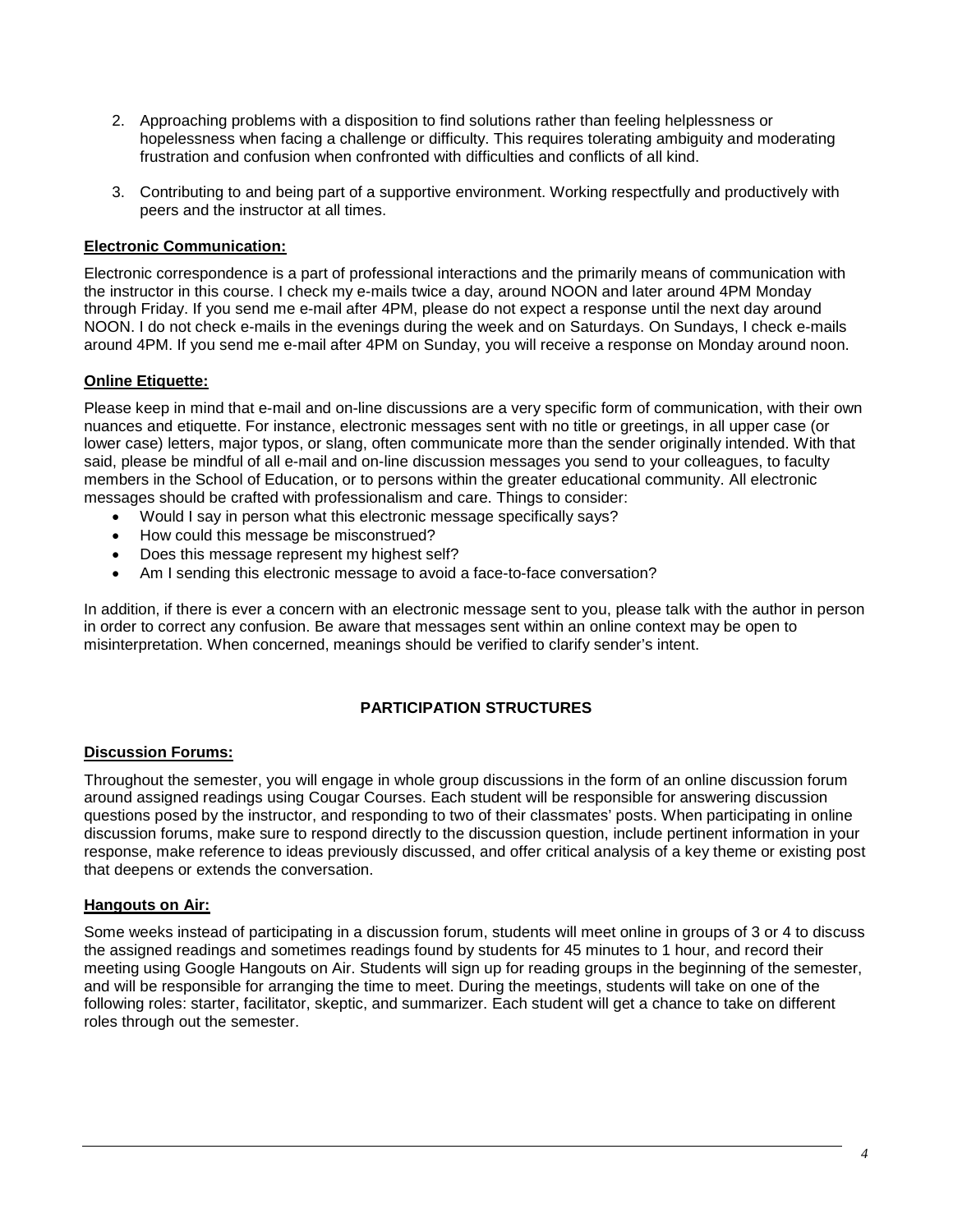# **COURSE ASSIGNMENTS**

## **1. ETHNOGRAPHY ON TECHNOLOGY & LEARNING**

In this course, students will engage in an exercise that will help them develop an understanding of ethnographic data collection methods by conducting a participant observation in a physical or a virtual place, and interviews with two people. Each student will choose one of the following exercises to fulfill the requirements for this assignment:

**Option 1:** Actively engage, participate in, and observe activities of people in a Makerspace—a physical location where people gather to share resources and knowledge around shared projects that involves technological experimentation and idea prototyping. Interview two individuals who organize and lead activities in this space about the decisions they make with respect to supporting learning using technology.

**Option 2:** Actively engage, participate in, and observe activities of people in an online professional community that focuses on using technology for teaching and learning. Interview two individuals who are active participants and/or leaders in the space about how they use technology in their own teaching and learning context.

**Option 3:** Apply ethnographic data collection methods in your own institutional setting to understand how technology is integrated into teaching and learning. Interview two people who make decisions about technology adoption and implementation in your institution.

# **2. TECHNOLOGY LEARNING BLOG**

You will reflect on the readings and class discussions, and examine your learning experiences with technology. Essentially, you will experiment with a piece of technology/application, document your process of acquiring new knowledge/skill/approach with that technology while using the technology in your own context, and discuss how it can support learning in a formal and informal environment in a blog. Below is the list of technologies you can choose from. Feel free to explore a technology on your own. If you choose this route, the expectation is that the technology you find fits within one of the categories identified below. Each student is expected to explore and write a blog about at least three different types of technology during the semester. Each blog post should be at least 550 words.

| Coding &<br><b>Game Design</b> | Social Media     | <b>Video Making &amp;</b><br><b>Editing Tools</b> | Podcasting &<br><b>Audio Editing</b><br>Tools | <b>Content</b><br>Organization<br>Tools |
|--------------------------------|------------------|---------------------------------------------------|-----------------------------------------------|-----------------------------------------|
| Scratch                        | Facebook         | iMovie                                            | Audacity                                      | myHistro                                |
| Hopscotch                      | Twitter          | MovieMaker                                        | GarageBand                                    | <b>Dipity</b>                           |
| Alice                          | <b>Pinterest</b> | Toontastic                                        | SoundCloud                                    | Socrative                               |
| LightBot                       | Instagram        | ExplainEverything                                 | TalkShoe                                      | Remind101                               |
| Gamestar                       | Kidblog          | AdobeVoice                                        | iTunes (for                                   | ClassDojo                               |
| Mechanic                       | Wordpress        | Animoto                                           | publishing)                                   | Prezi.com                               |
| Twine                          | <b>Blogger</b>   | Educreations                                      |                                               |                                         |
| Game Salad                     | Edmodo           | WeVideo                                           |                                               |                                         |

### **3. FINAL PROJECT**

You have two options for a final project (see below). It is possible to collaborate on papers. The only requirement is that you work in pairs and share the workload. You will have 2-3 weeks to work on your final project and submit the final version. Every final project will go through the following sequence:

- Proposal
- Draft & Peer Review
- Final Submission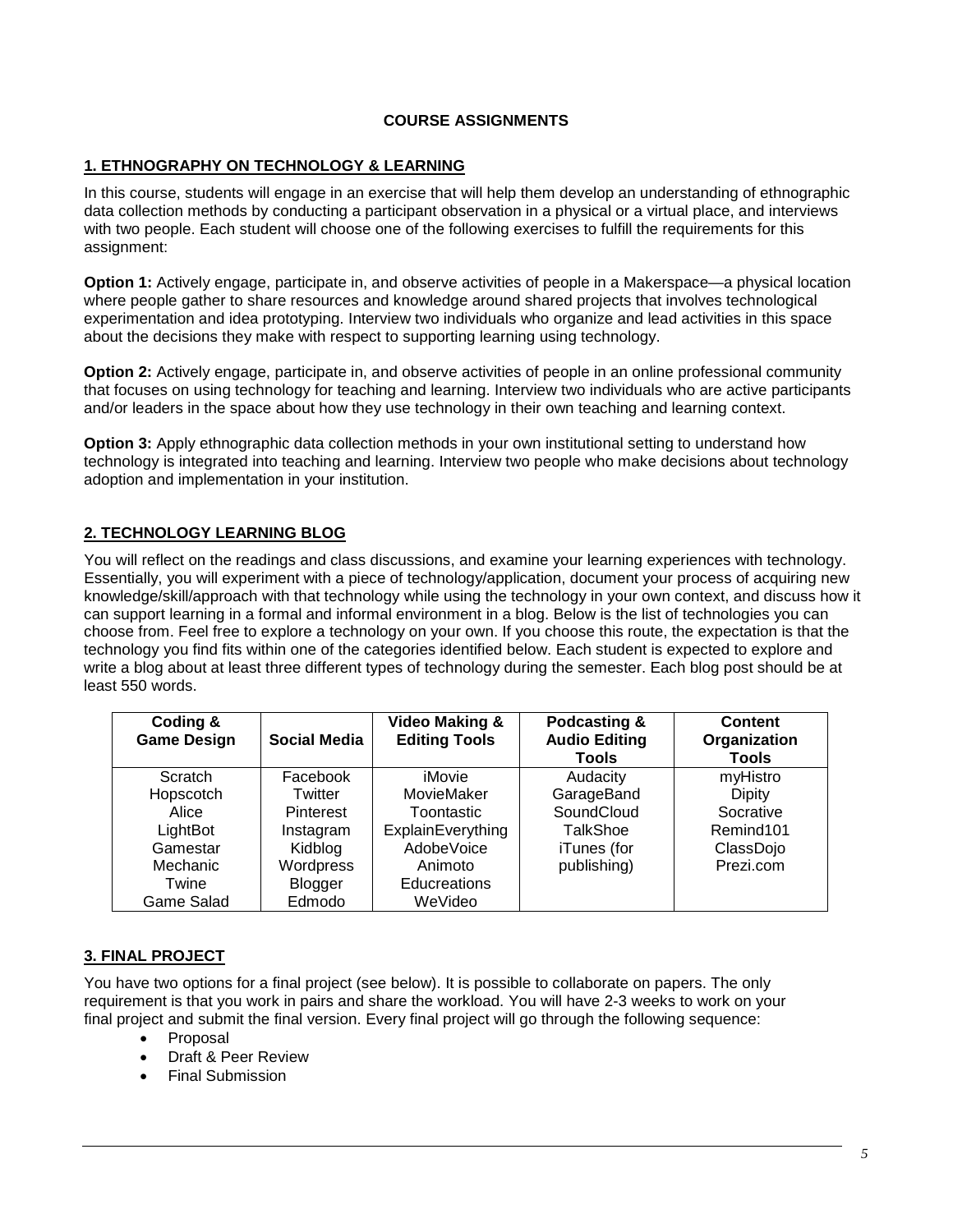**Option 1:** Write a research paper on a topic of your own choosing and in consultation with the course instructor. The topic of your paper must draw from the course. The final paper should be between 3000-3500 words (about 8 single-spaced pages or 15 double-spaced pages; 12pt) excluding references, tables, and figures.

**Option 2:** Design an instructional unit on a topic of your own choosing and in consultation with the course instructor. Your instructional unit must use technology effectively for learning and should be bigger than just a lesson. You must cover a topic through a set of lessons, activities, and experiences in 5 to 20 hours in a formal or an informal learning environment.

### **GRADING**

It is expected that work will be turned in on time and course expectations will be met. Please discuss individual issues with the instructor promptly if extraordinary circumstances prohibit you from turning in assignments on time or participate in course activities. Points will be deducted if assignments are submitted late (10% penalty per day late). No credit will be awarded if the assignment is 1 week late. **No credit will be awarded if you miss the deadline for posting on discussion boards and/or participating in scheduled hangout meetings**. Students who wish to revise an assignment must negotiate the requirements of the revision with the instructor. You are responsible for tracking your grades and progress in the course by logging in Cougar Course.

| $94 - 100$ A  | $90 - 93$ A- |
|---------------|--------------|
| $87 - 89 B +$ | $84 - 86 B$  |
| $80 - 83 B$   | $77 - 79$ C+ |
| 74 – 76 C     | $70 - 73$ C- |
| $60 - 69$ D   | Below 60 F   |
|               |              |

| <b>Assignments</b>                                | <b>Points</b> |
|---------------------------------------------------|---------------|
| <b>Technology Blog Post:</b>                      |               |
| 40 points per blog post x 3                       | 120 points    |
| <b>Ethnography on Technology &amp; Learning:</b>  | 120 points    |
| Observations: 60 points                           |               |
| Interview: 60 points                              |               |
| <b>Final Project:</b>                             | 190 points    |
| Proposal: 10 points                               |               |
| Draft: 20 points                                  |               |
| Peer Review: 20 points per review x 2             |               |
| Final Submission: 120 points                      |               |
| <b>Participation Structures</b>                   | <b>Points</b> |
| <b>Discussion Forums:</b>                         | 200 points    |
|                                                   |               |
| Initial Post: 20 points                           |               |
| 2 Peer Post: 10 points per peer post x 2          |               |
| 40 points per discussion forum x 5                |               |
| <b>Google Hangout on Air Meeting:</b>             | 240 points    |
| 60 points per meeting x 4                         |               |
| Total:                                            | 870 points    |
| <b>For Extra Credit:</b>                          |               |
| <b>Comment on Technology Blog Post of Others:</b> |               |

### **Final Exam Statement**

There will be no final exam.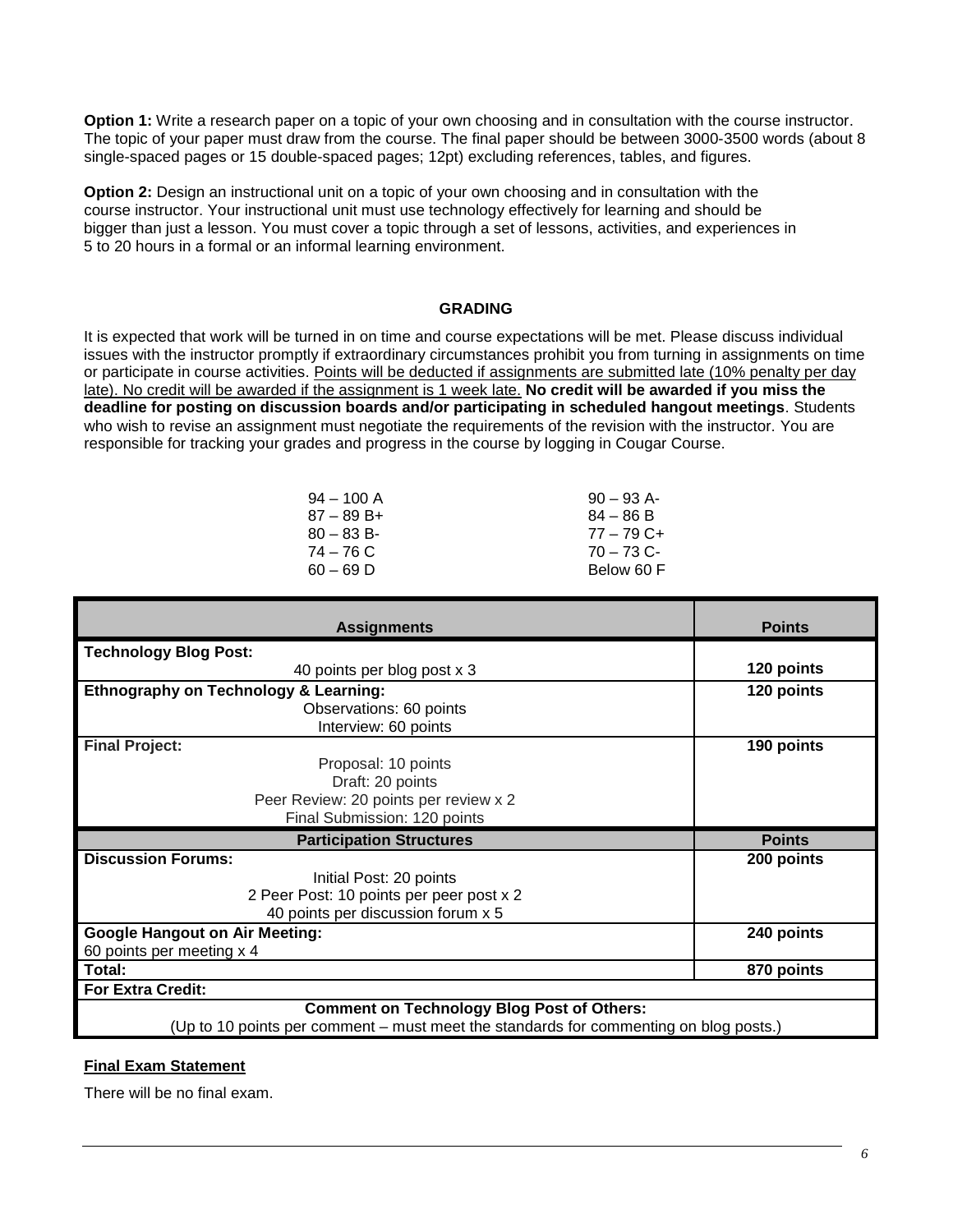# **COURSE SCHEDULE**

Please note that modifications to course activities and readings may occur at the discretion of the instructor. Any changes to assignments and/or structure of the course will be announced via e-mail. In order to successfully complete this course, *all assignments must be completed* at an acceptable level noted on assignment directions. **All assignments and course activities are due by 23:55 pm on the due date**.

| <b>Week</b>  | <b>Topics</b>                                                      | <b>Due Dates</b>                                                                                                                                                                                                                                |
|--------------|--------------------------------------------------------------------|-------------------------------------------------------------------------------------------------------------------------------------------------------------------------------------------------------------------------------------------------|
|              |                                                                    | Forum Post: Introduce Yourself                                                                                                                                                                                                                  |
| 1            | <b>Introductions</b><br>&<br><b>Course Overview</b>                | <b>Sunday, September 6:</b><br><b>Initial Post Due</b><br>Tuesday, September 8:<br>2 Peer Responses Due                                                                                                                                         |
| $\mathbf{2}$ | Technology, Learning,<br>& Research                                | Readings: Greenhow, Robelia, & Hughes (2009)<br>Ross, Morrison, & Lowther (2010)<br><b>Forum Post:</b><br><b>Sunday, September 13:</b><br><b>Initial Post Due</b><br>Tuesday, September 15:<br>2 Peer Responses Due                             |
| 3            | <b>Digital Divide</b>                                              | Readings: Watkins (2012)<br>Sutherland-Smith, Snyder, & Angus (2003)<br><b>Forum Post:</b><br><b>Sunday, September 20:</b><br><b>Initial Post Due</b><br>Tuesday, September 22:<br>2 Peer Responses Due                                         |
| 4            | Maker &<br>Hacker Spaces                                           | Readings: Peppler & Bender (2013)<br>Sheridan et al. (2014)<br><b>Small Group Meeting (Hangout Air)#1:</b><br>Held sometime between Saturday, September 26 and Wednesday,<br>September 30                                                       |
| 5            | Media &<br><b>New Literacies</b><br>&<br><b>Course Reflections</b> | Readings: Keller (2000)<br>Albers & Harste (2007)<br><b>Forum Post:</b><br><b>Sunday, October 4:</b><br><b>Initial Post Due</b><br>Tuesday, October 6:<br>2 Peer Responses Due<br><b>Technology Learning Blog#1:</b><br>Due Thursday, October 8 |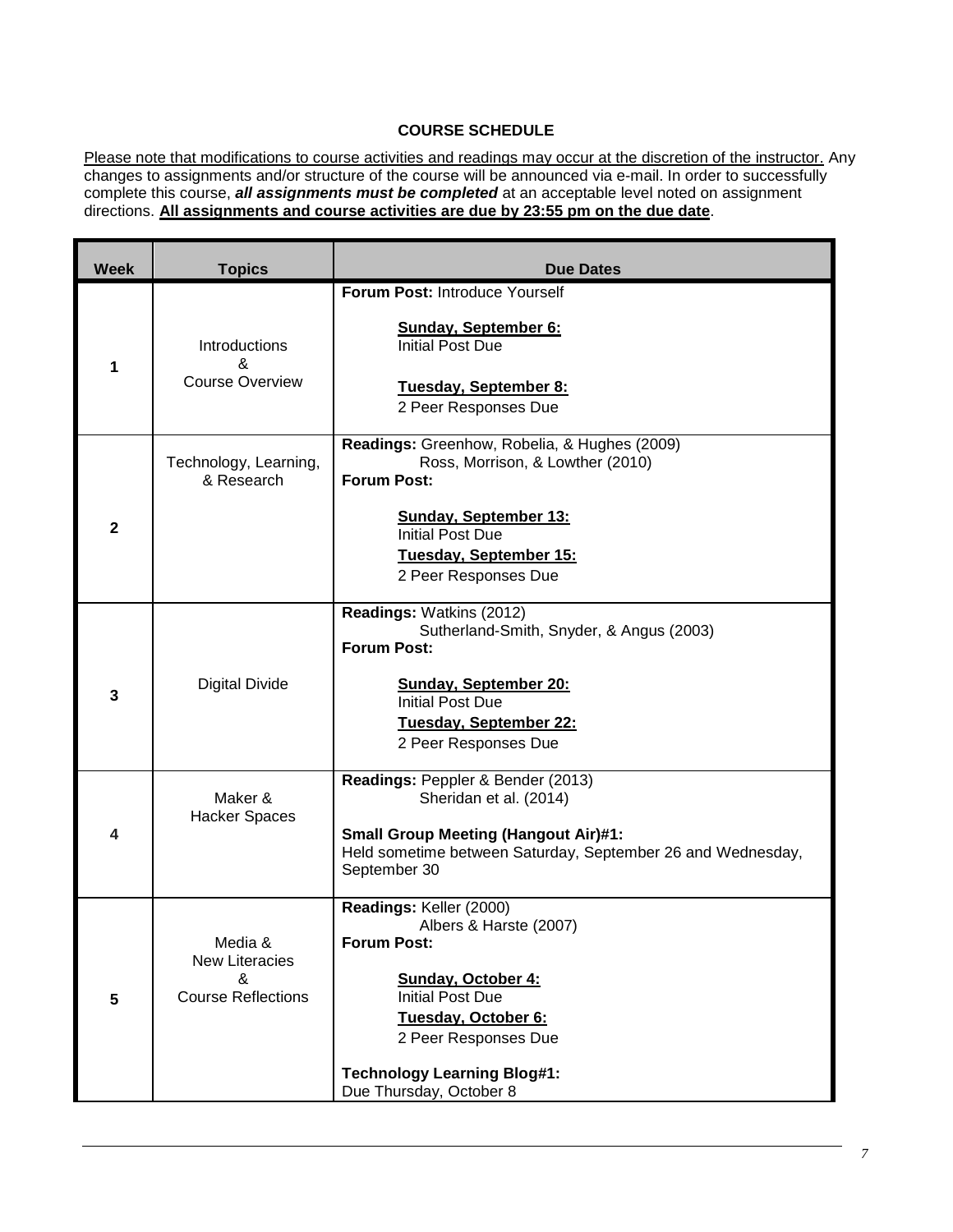| <b>Week</b> | <b>Topics</b>                                | <b>Due Dates</b>                                                                                                       |
|-------------|----------------------------------------------|------------------------------------------------------------------------------------------------------------------------|
|             | Game-based Learning                          | Readings: Squire, Giovanetto, Devane, & Durga (2005)<br>Barab, Gresalfi, & Arici (2009)                                |
|             |                                              | <b>Forum Post:</b>                                                                                                     |
| 6           |                                              | <b>Sunday, October 11:</b><br><b>Initial Post Due</b>                                                                  |
|             |                                              | Tuesday, October 13:<br>2 Peer Responses Due                                                                           |
|             |                                              | Readings: Corbeil & Valdes-Corbeil (2007)                                                                              |
|             | Mobile Learning                              | Find/read a research study related to the topic                                                                        |
| 7           |                                              | <b>Small Group Meeting (Hangout Air)#2:</b><br>Held sometime between Saturday, October 17 and Wednesday,<br>October 21 |
|             |                                              | Readings: Peppler et al. (2010)<br>Peppler & Glosson (2013)                                                            |
|             | Computing &<br>Wearable Technology           | <b>Forum Post:</b>                                                                                                     |
| 8           |                                              | <b>Sunday, October 25:</b><br><b>Initial Post Due</b>                                                                  |
|             |                                              | Tuesday, October 27:<br>2 Peer Responses Due                                                                           |
|             |                                              | <b>Technology Learning Blog#2:</b><br>Due Thursday, October 29                                                         |
|             |                                              | Reading: Volman & van Eck (2001)<br>Find/read a research study related to the topic.                                   |
| 9           | Racial & Gender Equity                       | <b>Small Group Meeting (Hangout Air)#3:</b><br>Held sometime between Saturday, October 31 and Wednesday,<br>November 4 |
|             |                                              | <b>Ethnography on Teaching &amp; Learning:</b><br>Observations Due Friday, November 6                                  |
|             |                                              | Reading: Hew & Cheung (2014)<br>Rice (2006)                                                                            |
| 10          | <b>MOOCs &amp; Distance</b><br>Learning<br>& | <b>Forum Post:</b><br><b>Sunday, November 8:</b>                                                                       |
|             | <b>Course Reflections</b>                    | <b>Initial Post Due</b><br>Tuesday, November 10:                                                                       |
|             |                                              | 2 Peer Responses Due                                                                                                   |
|             |                                              | <b>Final Project:</b><br>Proposal is Due Friday, November 13                                                           |